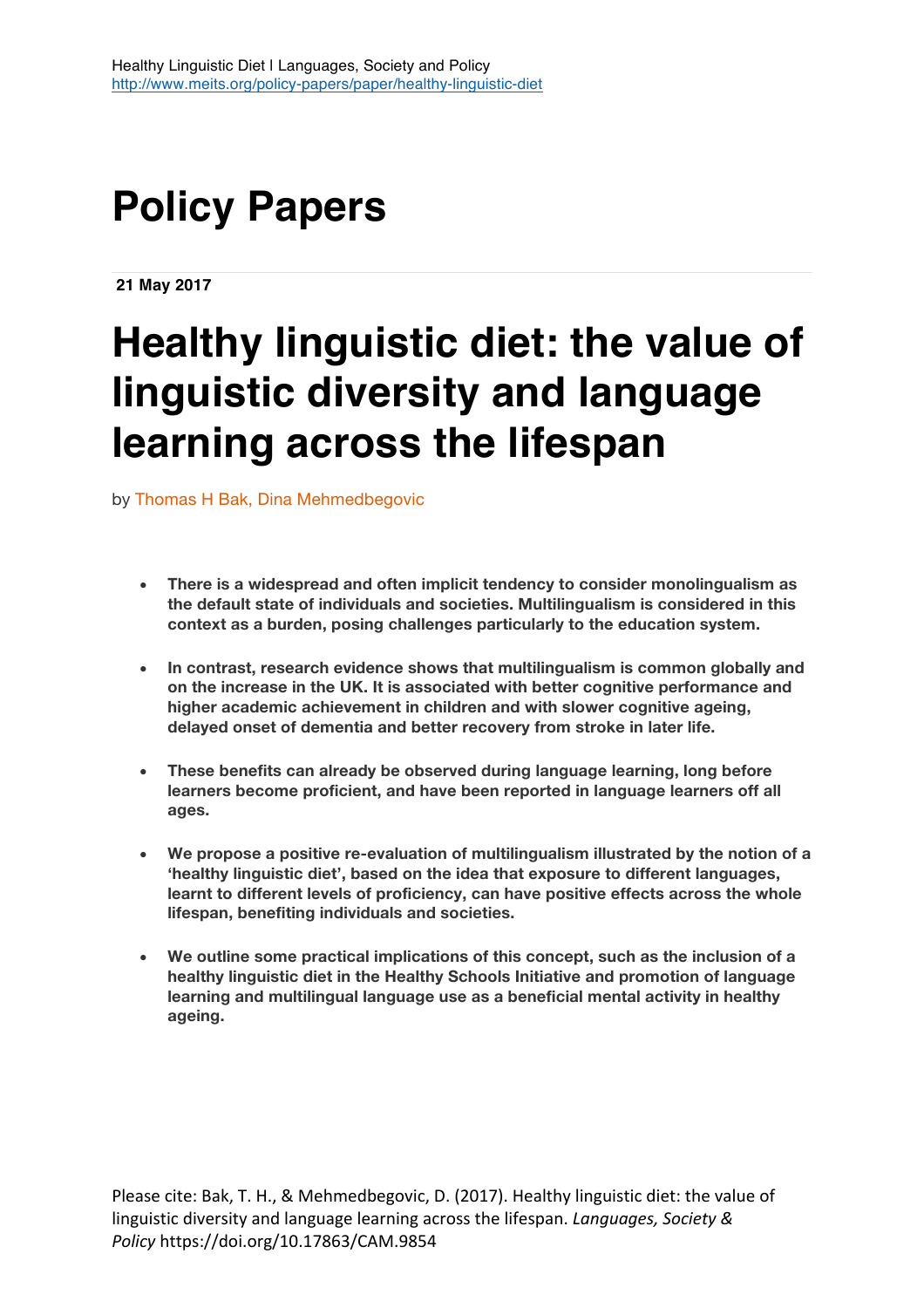## **The monolingual default**

The idea that having just one language is the normal state for most human beings is often taken as so self-evident that it does not need any further justification. This can be seen, among others, in language-related census questions, asking for the *first/native/main*/*preferred language* and excluding the option that those terms could refer to different languages in the same person*;* likewise, parents of school-children are being asked about their '*home language*', assuming that a family cannot have multiple 'home languages'. This division into 'home language' versus English does not reflect the diversity and complexity of the current linguistic landscape in the UK. Even if parents are not English native speakers, English might still be their only common language of communication or they might decide, often based on ill-informed professional advice, to give up their original language in favour of English. Moreover, although parents might speak other languages than English, the exposure to English in the nursery, playground or school might still make it the dominant language of the child. Accordingly, the broad and inclusive definition of *exposure to more than one language* (Hall et al. 2012) is more suitable to the context where there are many different types of multilingualism with various degrees of competencies in languages used. Such a situation does not only occur in inner London, where over 50% of school children classify as multilingual, using 233 different languages (Eversley et al. 2010). Changes in immigration patterns mean that other urban and even rural areas of the UK are also becoming increasingly multilingual.

The assumption of a single main/preferred language becomes even more inappropriate across the whole lifespan, as it does not take into account changes in language dominance through study, work, emigration, marriage etc. Change of language preferences throughout lifetime and their differential use in specific contexts (e.g. family/friends versus school/work) is well documented (de Bruin et al. 2016). The notion of a main/dominant language is also not supported by studies of brain function. Contrary to popular belief, the first language is not always better preserved after stroke, in dementia or other brain diseases. Moreover, multilingualism in any age group is often associated with codeswitching. Far from being a chaotic failure to control language output, switching relies on the linguistic competence of the listener, so that only those languages are used which can be understood. Recent theories postulate that code-switching is one of the driving forces behind increased cognitive abilities and delayed onset of dementia in multilinguals (Green and Abutalebi 2016). In terms of education, contrary to the long-standing taboo against mixing languages in school, recent research demonstrates that learning new material mixed in different languages does not have any negative effects on learning outcome. Summarising, **differential language dominance**, **flexible use** and **switching** in multilingual environments are normal, frequent and not detrimental; indeed, they might be beneficial.

# **Multilingualism as a burden**

Many discussions around multilingualism focus on its potential negative impact, particularly the challenge it poses to education system, as exemplified by the topic of English as an Additional Language (EAL). The Institute of Education (2007) identified several problems in this area, including lack of understanding of EAL specialism among school leaders, increasing financial pressures and insufficient recruitment of specialist teachers who are increasingly being replaced by teaching assistants. However, a constant stream of evidence since 1960's points to positive effects of multilingualism on cognitive performance of children, such as better focus on tasks and ability to ignore distractions (Bialystok 2009). Cummins (1991) shows that the crucial elements of multilingualism leading to better academic achievement are (a) **exposure** to more than one language, providing broader linguistic experiences with the access to a wider range of thinking modes, (b) **switching** between the two languages, exercising flexibility in thinking, (c) conscious or subconscious **comparison** of two languages, using the knowledge of one language to advance the other result in a high level of metalinguistic skills (all three points reflecting the reality of living in a multilingual environment, as delineated in the previous section). Importantly, the positive effects of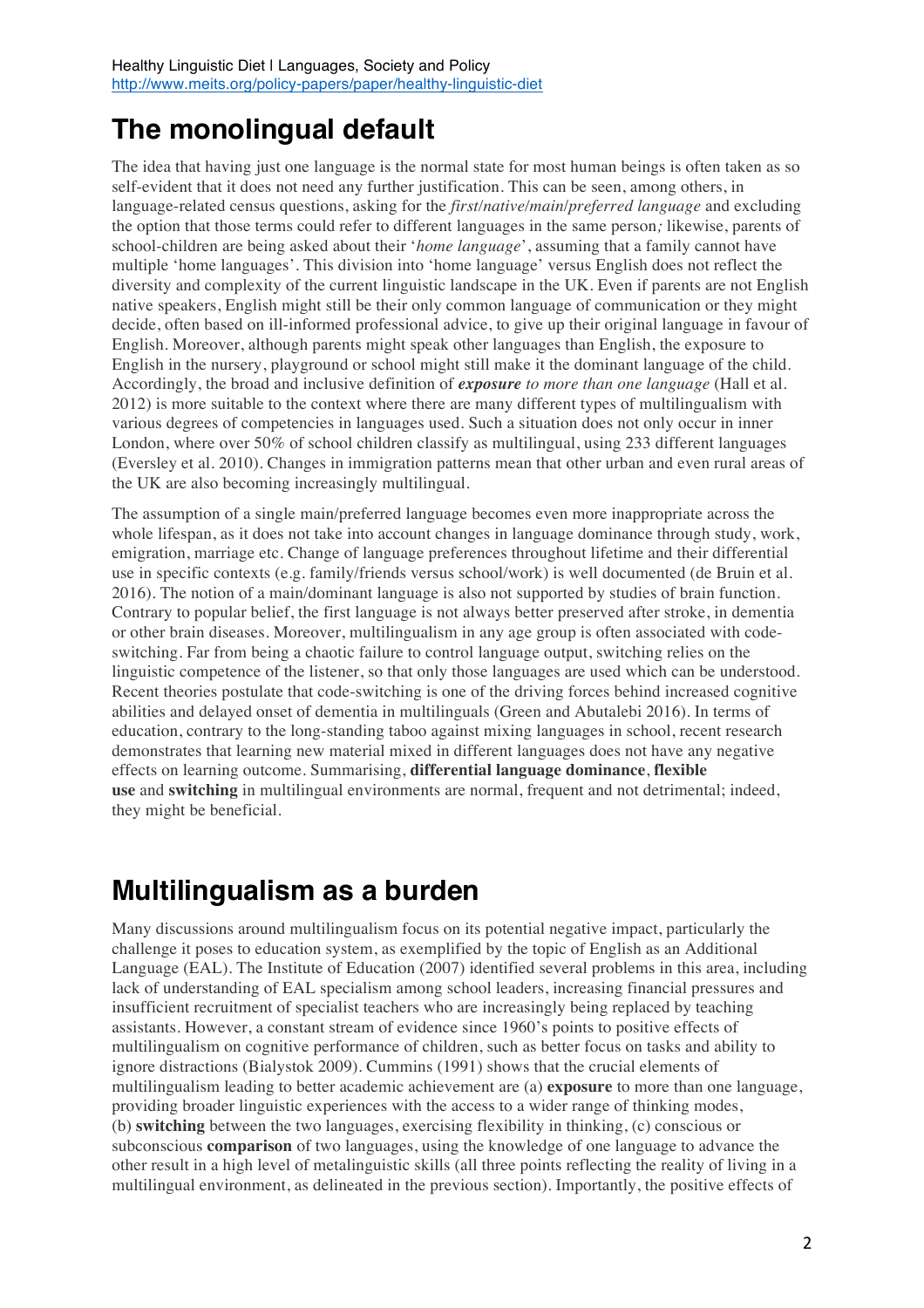multilingualism are not confined to childhood, but extend across the whole lifespan. Recent research has demonstrated that multilinguals, compared with monolinguals, show slower cognitive ageing, develop dementia 3–6 years later, and recover better from stroke. Thus, cognitive effects of bilingualism appear early and continue throughout the whole lifespan (Bak 2016).

However, despite all the evidence presented above, the view of multilingualism as a burden still persists, often supported through a scientifically not well-founded idea of the brain as a vessel with finite capacity to store information: '*The human brain can only contain a finite amount of information and as English speakers we are fortunate not to need a secondary language. That space is much better utilised for science, history and our rich culture*' (Broer et al. 2016). This view of the brain, however intuitively appealing and convincing it might be, is not in line with the current understanding of neuroscience. We know that what matters is not just single nerve cells (neurons), but their connections (synapses). Synapses link neurons into complex interactive functional networks, which can be observed both in healthy brain and in different forms of neurological disorders. In contrast, the view of multilingualism as enrichment can be easily integrated into current concepts of neuroscience such as 'connectivity' (the importance of functional connections between different brain areas), 'neuroplasticity' (the lifelong ability of the brain to reconfigure and adapt) and 'cognitive reserve' (the ability of the brain to compensate, at least partly, emerging pathological changes).

### **Early effects of language learning**

The benefits of multilingualism described above are not limited to 'perfect' multilinguals, who acquired their languages in early childhood. In the majority of recent studies showing beneficial effects of multilingualism on cognitive functions in young adults, in cognitive ageing, in the recovery from stroke and in dementia, the definition of multilingualism was not based on early acquisition and perfect, 'native-like' command of the languages in question, but on the ability to communicate in them. Indeed, in a recent study, even a one-week intensive language course improved attention and this effect remained stable 9 months later in those who practiced 5 hours/week or more (Bak et al. 2016). Accordingly, a multilingual environment encouraging language learning would be beneficial not only to children coming from multilingual households, but also to the primarily monolingual English-speaking population. The cognitive benefits are not dependent on acquiring high proficiency, let alone perfection in the languages being learned. A focus on proficiency should not lead to the neglect of other important aspects of language acquisition, including its cognitive effects.

### **Plurality, exposure, engagement**

While the terms '*bilingualism*' and '*multilingualism*' continue to be frequently used (in this paper, we use 'multilingualism' as an overarching term, including 'bilingualism' as the knowledge and use of two languages), European Council policies promote a vision of '**plurilingualism**'. The main distinction is that a multilingual approach is about having many different languages coexist alongside each other, but separately, within individuals or society, with the ultimate aim of achieving the idealized competency of the native speaker in each language (Council of Europe, 2001). In contrast, a plurilingual approach places emphasis on the development of effective communication skills, which draw on all linguistic and cultural experiences in an interactive way. This is promoted as a lifelong activity/engagement, a process of learning the language of home, society and other peoples; developing communicative competencies throughout our lifetime; and flexibly calling in different situations upon different parts of this competence in order to achieve effective communication. Plurilingualism recognizes a holistic communication competence that is made up of different languages that one person has been exposed to, and acknowledges the partial nature of the knowledge anyone can have of one language, be it their mother tongue or not. Therefore plurilingualism removes the ideal of the native speaker as the ultimate achievement and replaces it with the aim of an effective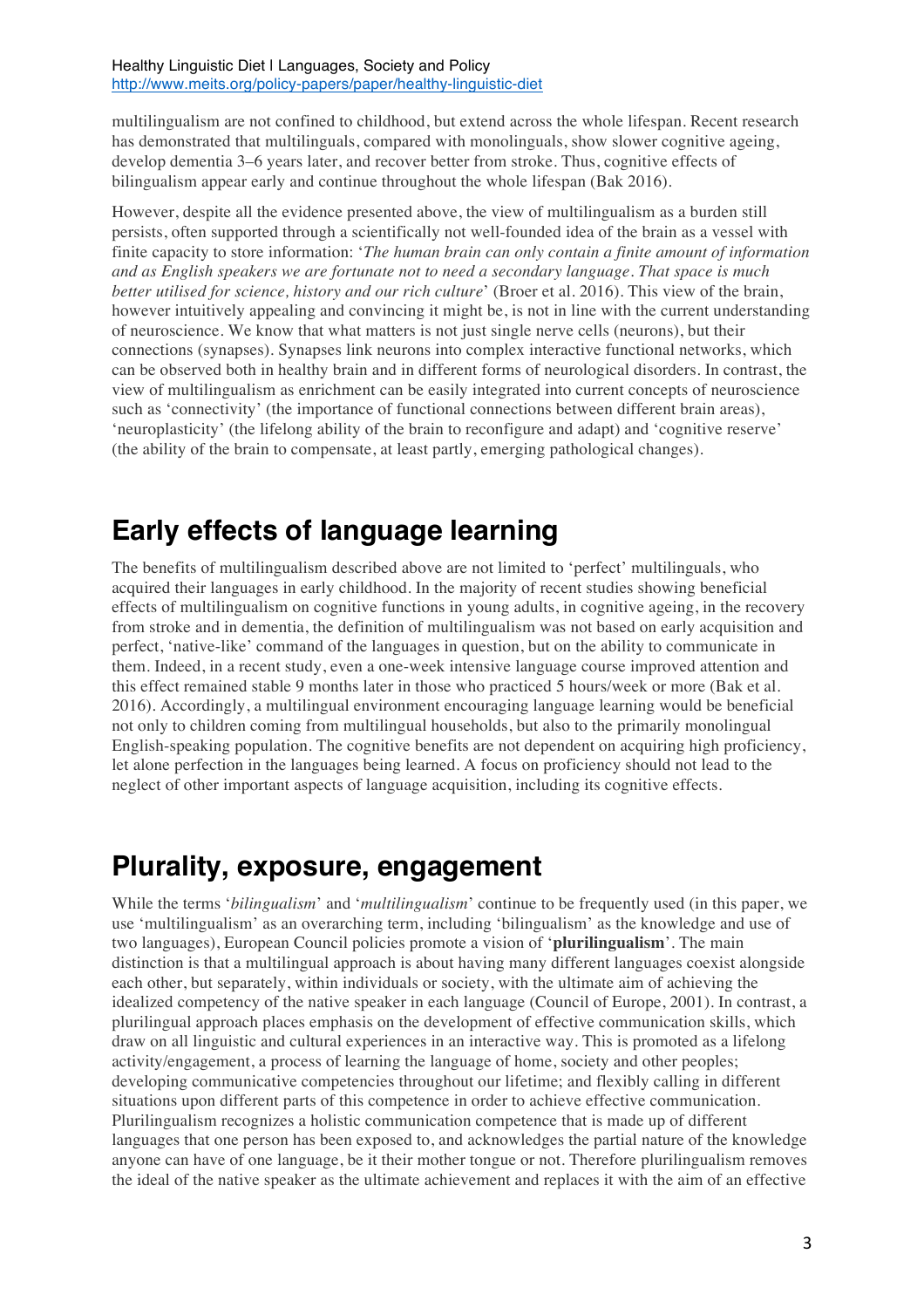pluralistic communicator who draws on his/her varied repertoire of linguistic and cultural knowledge in a flexible, creative and individual way (Council of Europe, 2001). A plurilingual society leads naturally to an exposure and engagement with multiple languages and leads to understanding, conceptualising and developing models of practice, which include home language support.

It is important to stress that such an approach benefits not only the multilingual, but also the monolingual individuals in the society. Evidence collected in Britain on peer and sibling learning supports the view that early age bilingual children will, with a little encouragement in the school context and even no encouragement in the home context, be inclined to share their insights into different languages and teach what they know to other children around them (Kenner 2004, Mehmedbegovic, 2011). The benefits of a monolingual–multilingual interaction can also occur at the other end of the life spectrum, as illustrated by a new Scottish social enterprise, **Lingo Flamingo** (http://www.lingoflamingo.co.uk). Lingo Flamingo seeks to address at the same time two important issues of our time: cognitive and social effects of ageing and dementia and immigration and refugee crisis. Based on the research showing beneficial effects of bilingualism in dementia, the company offers language lessons as a form of cognitive training to patients with Mild Cognitive Impairment (MCI) and dementia. Such lessons might not only improve cognitive functions in dementia patients but also alleviate social isolation often accompanying ageing and dementia and boost self-confidence and willingness to engage in mental activities in general. At the same time, Lingo Flamingo is trying to employ refugees as language tutors. This not only provides them with employment but might change the way in which refugees are perceived: the knowledge of languages, which many refugees bring with them, is recognized as a value which can benefit the whole society.

### **Integrating education and cognitive science: Healthy linguistic diet**

Mehmedbegovic (2011) was the first to conceptualize a healthy linguistic diet approach based on her research on attitudes to bilingualism in England and Wales. She established that the language diversity in England and Wales, further complicated by the uneven and fluctuating numbers of speakers of particular languages, represents real obstacles to developing provision for minority languages in terms of tuition. Therefore, she argued that an awareness of the issues linked to the benefits of bilingualism and the importance of language diversity and language maintenance should be built into the mainstream curriculum. Mehmedbegovic exposes in her research that systematic lack of engagement with the multilingualism of children going through the system, throughout key institutions, leads to drawing parallels with the criticism of policies and practices that have failed to engage with the racial and ethnic differences labelled as 'colour blind' or what Blommaert and colleagues term 'normative monoglot ideologies' (Blommaert et al. 2006). This blindness to diverse linguistic profiles imposes a fallacy that not only is monolingualism the norm, but that everything else is undesirable or even embarrassing. The argument that 'children just want to fit in and be like the others' is at odds with the growing number of schools where the 'others' are predominantly also bilingual or multilingual. Bilingual children, who choose to self-identify as monolinguals as evidenced in her data, are more likely trying to fit in with the only affirmed profile in their learning environment: the monolingual one. The crucial questions are: how do schools which have speakers of 40 or more languages represented provide 'an affirmative mirror" to all of them? How do they communicate to bilingual children that their bilingualism is a resource?

The vision outlined by Mehmedbegovic is that, first of all, multilingual children and their parents need to be given a clear, affirmative, consistent message by the school and their teachers in terms of a healthy bilingual linguistic diet. It should be a part of the Healthy Schools Initiative, currently implemented in schools focusing on healthy eating and lifestyle. As well as using every opportunity to say: 'It is good for you to eat fruit and vegetables every day'; schools should also say: 'It is good for you to speak, read and write in different languages'. This basic principle became clear while doing a focus discussion group with a group of Bangladeshi boys in Pimlico School. One boy identified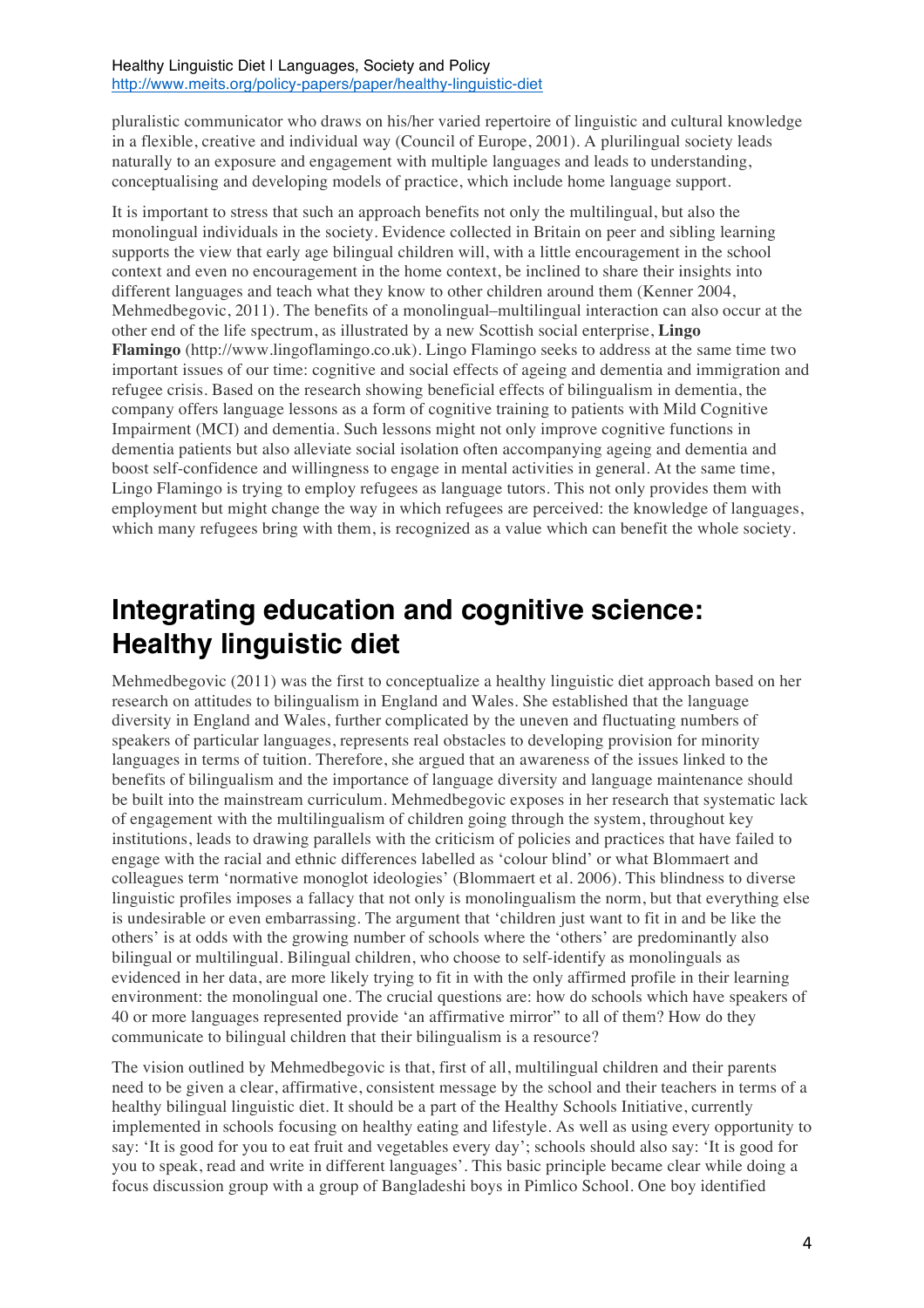bilingualism as the reason for their underachievement, while another stated: *'I don't think having two languages is a problem. I read in a scientific journal that it develops your brain.'* Mehmedbegovic argues that schools should not leave 14-year-old students to look for answers whether multilingualism is good for them or not. Pupils (and parents) should be explicitly told. Relevant printed information should also be available for families in health centres, nurseries and schools. Based on this first-hand experience from an inner London school Mehmedbegovic has been working on developing principles and strategies which can be used for an approach in education conceptualized as a healthy diet – in this case a linguistic diet. Considering a big push for healthy life-styles and healthy eating under the umbrella initiative Healthy Schools – she suggests that concept of a healthy linguistic diet should be integrated into Healthy Schools Initiative. It has a real potential to contribute to its aims: raise achievement across the curriculum, improve long term health, enhance wellbeing and improve inclusion.

However, the notion of a healthy linguistic diet, although developed, as outlined above, in the field of education, resonates equally well with the current medical and neuroscientific debates about healthy lifestyle and particularly healthy ageing. Alongside physical and mental exercise, healthy diet is considered an integral part of a healthy lifestyle and a potential factor delaying the onset of dementia, stroke and other diseases. An important feature of the concept of diet is that it is more than just a sum of all its ingredients. If we take for example the much-discussed concept of the "Mediterranean diet", it would not be meaningful to isolate one single ingredient such as olive oil, rocket, tomatoes, red wine etc. as the single source of all beneficial effects (the same holds for oriental diets such as Chinese, Korean or Japanese). It is their combination that matters. Likewise, language cannot be reduced to a sum of sounds, words and grammatical rules, cognitive effects of bilingualism to a single test of executive function or the richness of a multilingual (or better still plurilingual) environment to a listing of different languages that occur in it.

In summary, the concept of healthy linguistic diet emphasises that a multilingual, or indeed plurilingual society provides a healthy natural environment promoting the beneficial effects of linguistic diversity for the whole population, multilingual as well as (still) monolingual. With this paper we aim to initiate innovative cross-disciplinary work that will use evidence and insights from medicine, cognitive science, sociolinguistics and education to develop vision for policy and practice spanning across health and education sectors. We intend to develop our joint work in the direction of developing a model which aims to utilise linguistic diversity in the UK for improved academic achievement, employability and wellbeing of all its citizens and communities – and at the same time become a model for other multilingual societies.

### **Healthy linguistic diet – implementation**

There are many ways in which the concept of a healthy linguistic diet could be implemented:

#### *School education*

- Providing regular and rich opportunities for engagement and use of different languages in schools.
- Eliminating misconceptions about multilingualism as a problem and replacing them by affirmative messages
- Highlighting that most cognitive benefits of bilingualism apply also to those who learn another language in school/university or outside of school.
- Providing teachers with examples of good practice, guidance and training to develop skills essential for integrating home languages across the curriculum. This shift in practice should be led by the awareness that where home languages are part of teaching and learning, the impact of it will be evident in improved results across the curriculum as a whole. This approach, which includes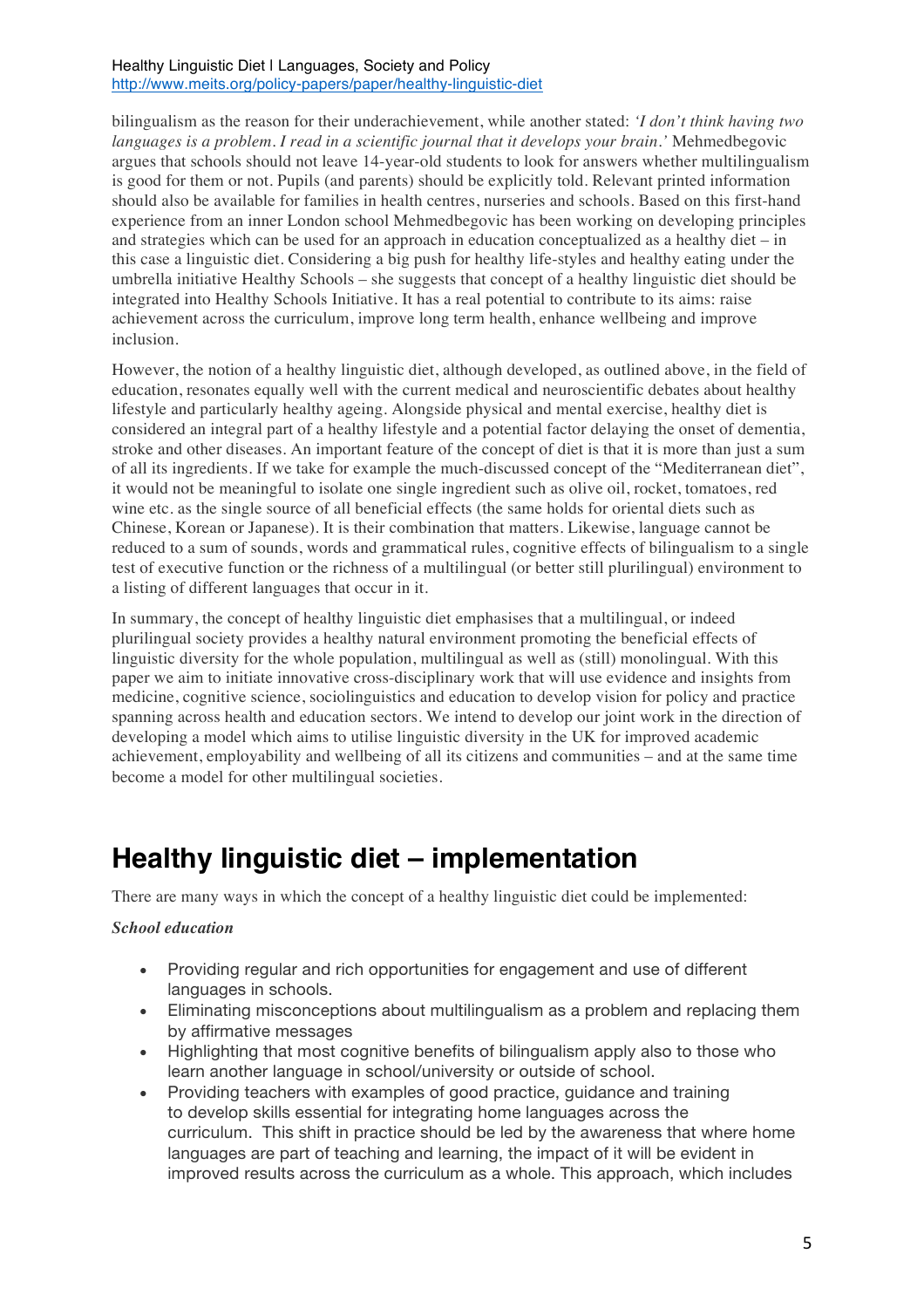home and foreign languages, should start with early years learning and continue through lifelong education. The overall aim should be: supporting bilingual children in developing their full potential, and positive attitudes towards this specific intellectual potential that they have. At the same time, approaches used to support children in maintaining their home languages should also be utilized for all children in order to develop interest and enthusiasm for learning other/foreign languages. A recent EU funded project, LUCIDE (Languages in Urban Communities for Integration and Diversity in Europe), has produced a set of toolkits: guidance documents with examples for educators and other professionals in public services which provide a useful starting point and ongoing support in developing good practice. These toolkits are based on research evidence and examples of good practice collected from a network of 13 European multilingual cities including London and in partnership with cities from Canada and Australia.

- Providing access to and sharing relevant knowledge on the values and advantages of bilingualism: Bilingual children and their parents need to be given clear, affirmative and consistent messages by schools and their teachers in terms of the benefits of bilingualism and home language support. Students (and parents) should be given advice on what they can do themselves in order to support their own bilingual development.
- Bilingualism Matters Centres, whose mission is to provide evidence and advice to all stakeholders (parents, educators, policy makers) to make informed decisions regarding bilingual children, would make excellent partners to schools and school leaders in securing access to the latest research evidence. In the UK there are currently two Bilingualism Matters centres: Edinburgh and Reading. More about their mission, activities and possibilities for partnerships can be accessed on their website (see resources section below).
- Providing a framework which supports lifelong development of bilingual competencies: All children (monolingual and bilingual/plurilingual) and adults (monolingual and bilingual/plurilingual) in schools and other educational contexts should be encouraged to develop behaviour and habits supporting lifelong development of bilingual/plurilingual competencies. These practices need to become an integral part of efforts to bring up children in the spirit of the Healthy School Initiative leading to a healthy life style.
- The Council of Europe places particular importance on lifelong development of plurilingual competencies, with plurilingualism defined as competencies in different languages and their varieties which individuals engage with in their lifetime. EU language policy is based on the principle that all individuals 'are entitled to develop a degree of communicative ability in a number of languages over their lifetime in accordance with their needs'. EU language policy which can support efforts we are advocating for lifelong learning can be accessed on this website.

#### *Ageing and dementia*

- In the context of healthy cognitive ageing and brain diseases, the affirmative message about multilingualism, language learning and language use is best integrated into information campaigns promoting a physically and mentally active lifestyle, as exemplified by the inclusion of information about language learning into a recent 'Staying Sharp' website of Age UK.
- Those who know more than one language should be encouraged to use them actively as much as possible; in the case of grandparents (or other family/community members involved in raising children) this could have a double effect of building up their own 'cognitive reserve' while transmitting their knowledge to younger generations.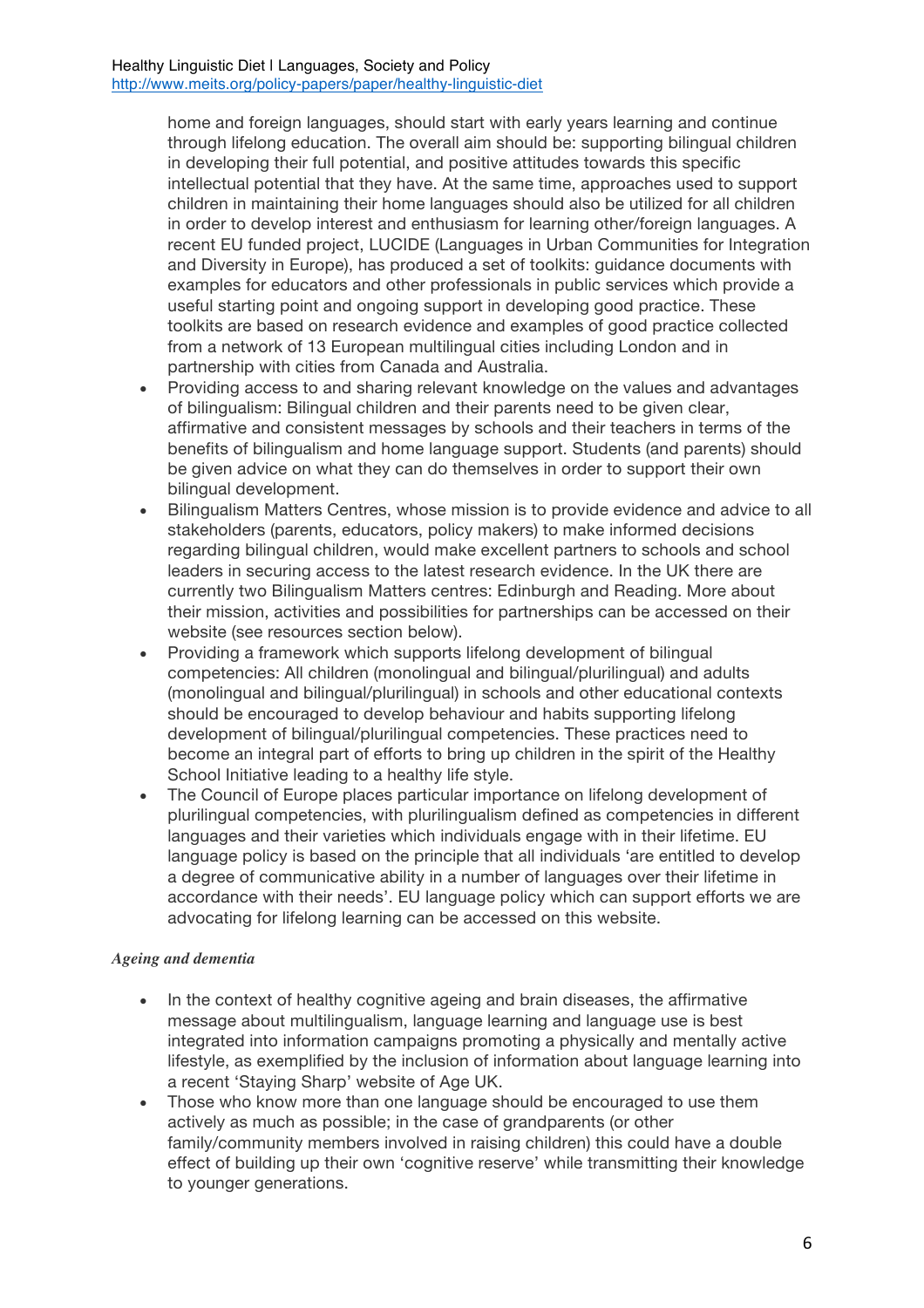- For those who don't know any other languages (or want to learn a new one), the message is: 'it's never too late'; it is particularly important to counteract the prejudice that older people are not able to learn new things. The older we get, the more important it is to continue learning new things, and learning languages is one of the best ways of keeping our mind active.
- Even in cases of mild cognitive impairment (MCI) and dementia, language learning and practice could slow down cognitive deterioration; although this is still a topic of ongoing research, there are reasons to believe that language learning and practice might still have a beneficial effect even after the onset of disease.
- In short, a multilingual environment, encouraging and supporting lifelong learning and use of different languages can be seen as part of a healthy lifestyle, as much as physical activity and a healthy, balanced, versatile diet.

#### **Acknowledgments**

The authors would like to thank the European Commission, Directorate General Education and Culture, for the invitation to give keynote lectures to the Fourth Thematic Panel on Languages and Literacy in September 2016 and January 2017 respectively. This gave the authors the chance to meet and become familiar with each other's work and the productive discussions in the meetings provided inspiration and encouragement for this paper.

### **Resources**

- Age UK: http://www.ageuk.org.uk/health-wellbeing/staying-sharp/looking-after-yourthinking-skills/speaking-more-than-one-language/.
- Alzheimer's Society: http://www.alzheimers.org.uk/site/scripts/press\_article.php?pressReleaseID=90
- Bilingualism Matters: http://www.bilingualism-matters.ppls.ed.ac.uk
- Council of Europe Language Policy http://www.coe.int/t/dg4/linguistic/Division\_EN.asp
- EU Language policy: Plurilingualism
- http://www.coe.int/t/dg4/linguistic/Division\_EN.asp
- Healthy Schools: http://dera.ioe.ac.uk/6798/1/Introduction.pdf.
- Lingo Flamingo: http://www.lingoflamingo.co.uk.
- LUCIDE: http://www.urbanlanguages.eu/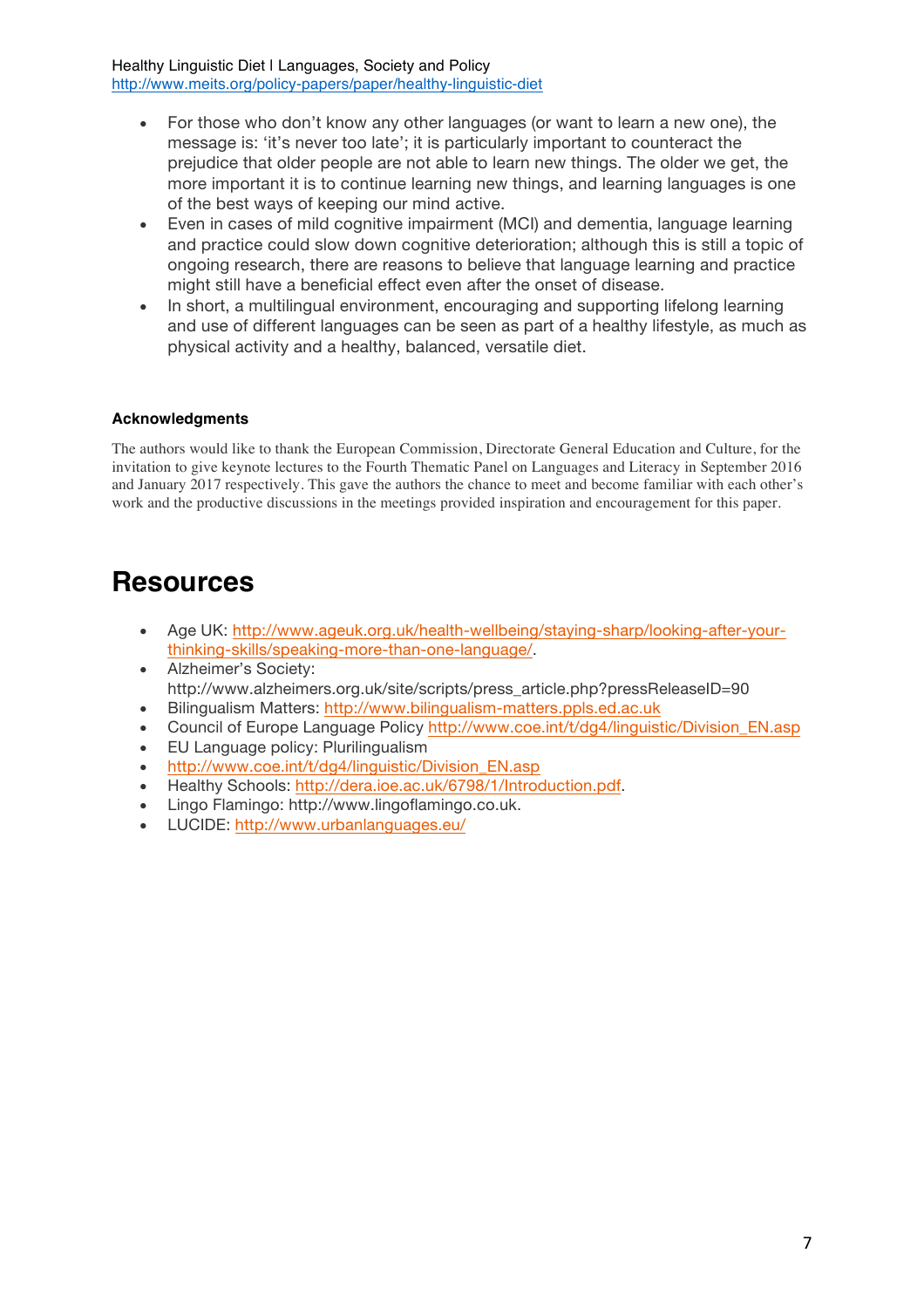# **Further reading**

*Language development and school education*

Bialystok, Ellen. 2009. 'Bilingualism: The good, the bad, and the indifferent'. *Bilingualism: Language and Cognition,* 12:3-11.

Blommaert, Jan, Lies Creve and Evita Willaert. 2006. 'On being declared illiterate: Language-ideological disqualification in Dutch classes for immigrants in Belgium.' *Language & Communication,* 26:34-54.

Cummins, Jim. 2003. *Bilingual education: Basic principles,* in *Bilingualism: Beyond basic principles. Festschrift in honour of Hugo Baetens Beardsmore*, ed. by Jean-Marc Daelewe, Alex Housen and Li Wei (Clevedon, England: Multilingual Matters), pp. 56-66.

Hall Daryn, Dominic Griffiths, Liz Haslam and Yvonne Wilkin. 2012. *Assessing the needs of bilingual pupils: Living in two languages*. Routledge. London.

Eversley, John, Dina Mehmedbegovic, Anthony Sanderson, Teresa Tinsley, Michelle Von Ahn and Richard D. Wiggins. 2010. *Language capital: Mapping the languages of London's schoolchildren*. (CILT: London)

IOE (Institute of Education). 2007. EAL Provision in schools: 10 case studies, Research

Reports. (London: IOE)

Kenner, Charmian. 2004. 'Living in simultaneous worlds: Difference and integration in bilingual scriptlearning'. *International Journal of Bilingual Education and Bilingualism* 7:43-61.

Mehmedbegovic, Dina. 2011. '*A study in attitudes to minority languages in England and Wales*'. Lambert Academic Publishing, Berlin, Germany.

#### *Language learning in adults, ageing and dementia*

Bak, Thomas H. and Suvarna Alladi. 2014. 'Can being bilingual affect the onset of dementia?' *Future Neurology*, 9:101-103.

Bak, Thomas H. 2016. 'The impact of bilingualism on cognitive ageing and dementia: Finding a path through a forest of confounding variables'. *Linguistic Approaches to Bilingualism,* 6:205-226.

Bak, Thomas H., Madeleine Long, Mariana Vega-Mendoza and Antonella Sorace. 2016. 'Novelty, Challenge, and Practice: The Impact of Intensive Language Learning on Attentional Functions.' *PloS One*, 11:e0153485.

Bak, Thomas H., Jack J. Nissan, Michael M. Allerhand and Ian J. Deary. 2014. 'Does bilingualism influence cognitive aging?' *Annals of Neurology*, 75, 959-963.

Broer, Tinneke, Martin Pickersgill and Ian J. Deary. 2016. 'The Movement of Research from the Laboratory to the Living Room: a Case Study of Public Engagement with Cognitive Science.' *Neuroethics,*9:159-171.

de Bruin, Angela, Sergio Della Sala and Thomas H. Bak. 2016. 'The effects of language use on lexical processing in bilinguals.' *Language, Cognition and Neuroscience,* 31 (8), 967-974.

Green, David W and Jubin Abutalebi. 2016. 'Language control and the neuroanatomy of bilingualism: in praise of variety.' *Language, Cognition and Neuroscience,* 31:340-344.

Vega-Mendoza, Mariana, Holly West, Antonella Sorace and Thomas H Bak. 2015. 'The impact of late, non-balanced bilingualism on cognitive performance.' *Cognition,* 137:40-46.